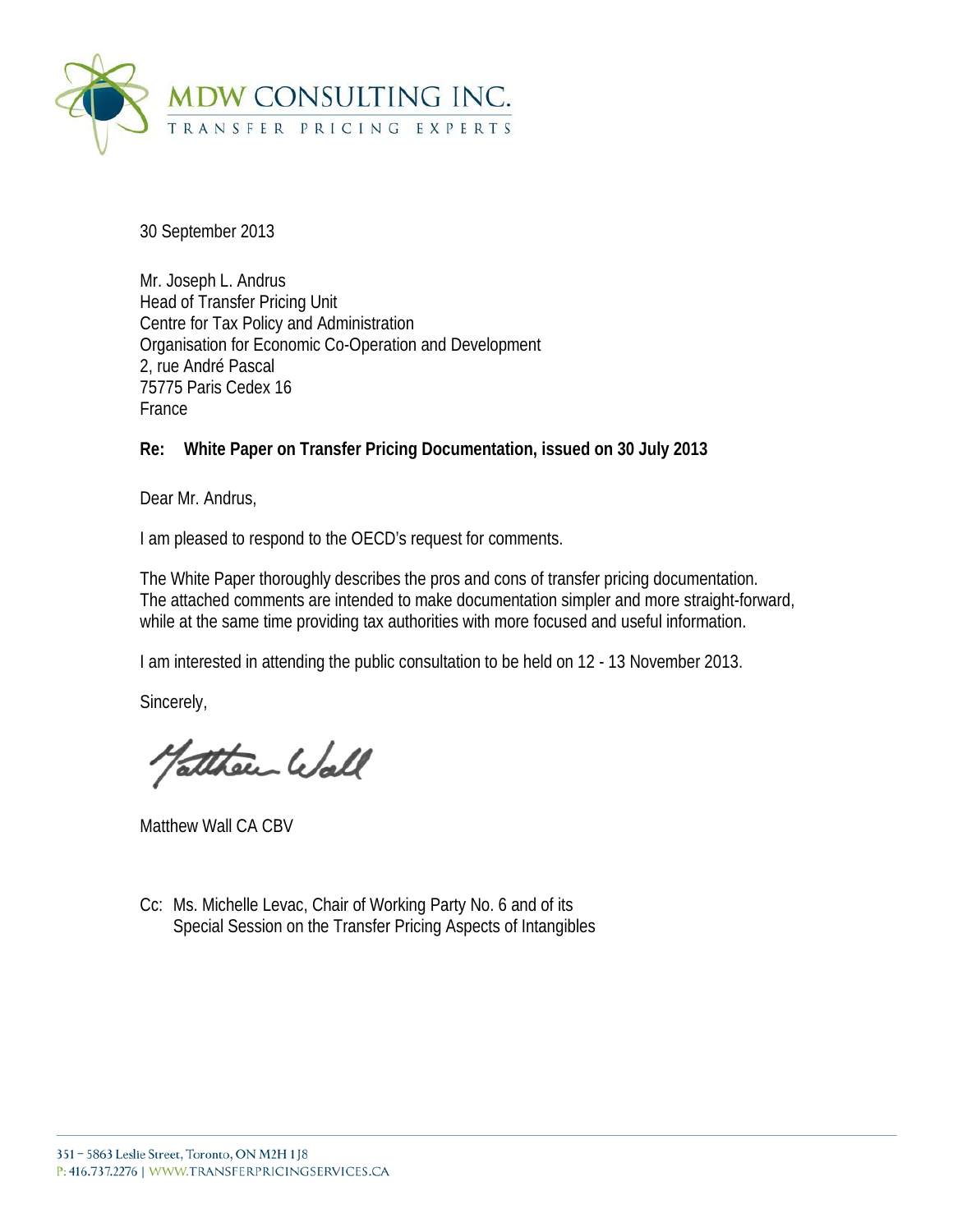# **Introduction**

Respectfully, to balance the interests of both taxpayers and tax authorities, guidance for documentation should follow the general principle that high risk transactions require more information and analysis, and low risk transactions require less information and analysis.

For greater efficiency, documentation should be prepared and used in the following order:

- 1. Annual Information Return filed each year by the taxpayer, which the tax authority uses to complete their risk assessment and selection of which taxpayers to audit;
- 2. Contemporaneous Documentation prepared by the taxpayer each year, kept on file, and given to the tax authority at their request which is the start of an audit; and,
- 3. Information Requests issued by the tax authority to the taxpayer during an audit.

### **Annual Information Return**

Annex 2 of the White Paper shows 17 of 25 countries require taxpayers to disclose transfer pricing details using a specific form filed with the taxpayer's annual tax return. This includes the T106 in Canada, Form 5472 in the US, and other country forms like this as described in Annex 2.

Generally, most taxpayers know tax authorities use the "annual information return" for selecting which taxpayers to audit, and which transactions to focus on. It would help taxpayers to know how tax authorities use this information to assess their transactions as low, medium or high risk.

If taxpayers knew the general approach used by tax authorities for conducting risk assessments, they would then be able to conduct their own self-assessment, identify high risk transactions, and might then use their resources differently to document high risk transactions in greater detail.

For these reasons, if revised, the OECD should include guidance in Chapter V on Documentation regarding the: (i) details to be included in the annual information return; (ii) approach used by tax authorities for conducting risk assessments of related party transactions; and, (iii) the appropriate level of documentation required for low, medium and high risk transactions.

### **Contemporaneous Documentation**

Annex 1 of the White Paper shows 19 of 25 countries have a statutory requirement for documentation. This suggests that most, if not all, tax authorities support the requirement for contemporaneous documentation, something taxpayers have come to realize. Therefore, if revised, Chapter V on Documentation must do more than just formalize the format and standards most commonly used by the 19 countries that have documentation requirements.

However, improving on the guidance for documentation is difficult, like opening a Pandora's Box.